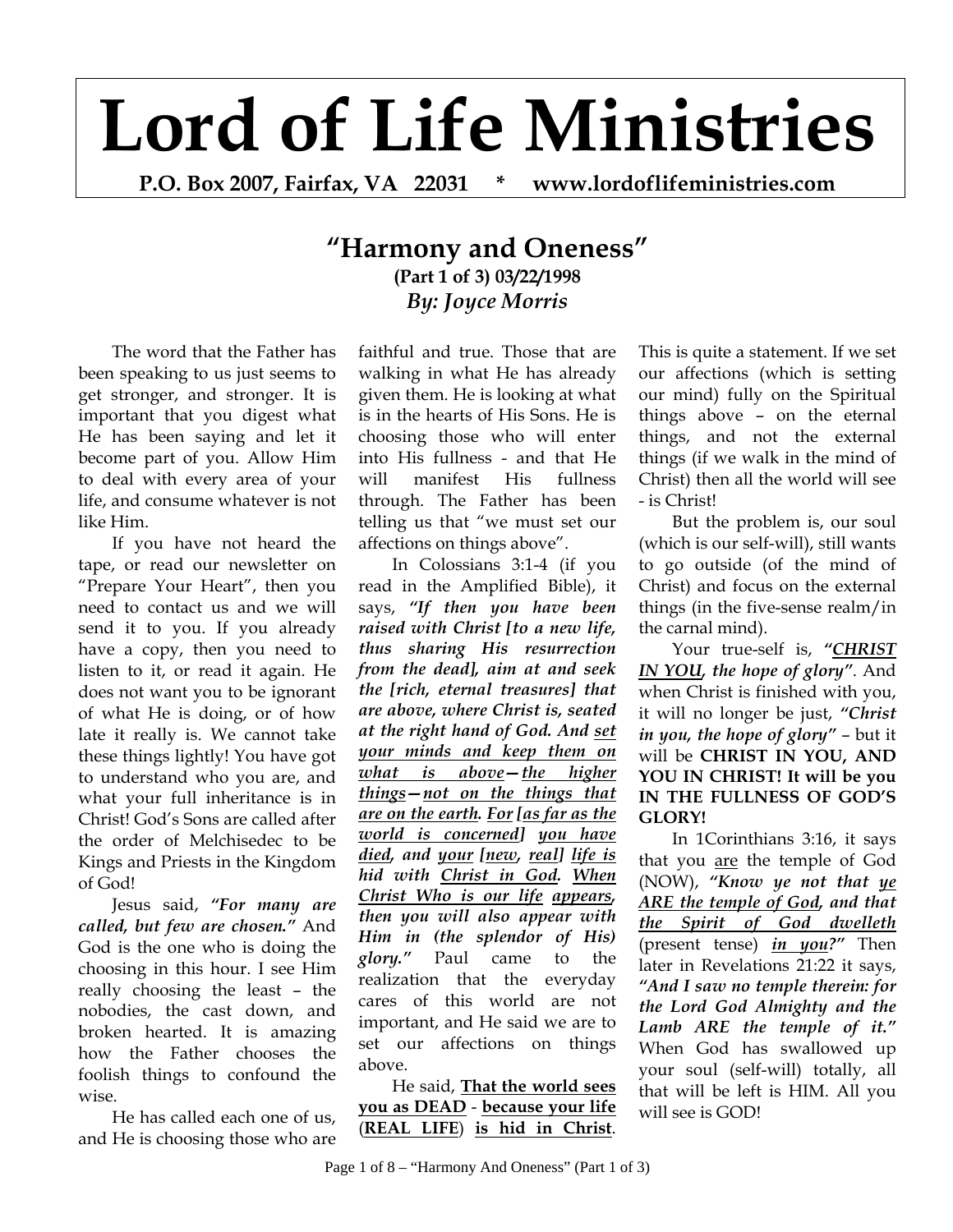The Father has been telling us that we ARE on our final lap – that we ARE coming to the end of this long journey that we have walked for so long.

It does not matter how or when you came into this understanding – just know that God is speeding everything up in you. He is bringing you to the place in your life where you can have a quick understanding of what He is saying and doing in this hour. This is also why it is so important for you to be listening to a Word that comes out of the Spirit. *"Ye that hath an ear, let him hear what the SPIRIT is saying."* Because, GOD will not only quicken this Word to your mind, but He will cause you to understand it.

The Father has been saying that **THE STAGE IS SET**, and **HE IS BRINGING A PEOPLE INTO HARMONY WITH HIMSELF!** This is what the Father has given me to share with you now, because when we come into harmony with God - we will also be in harmony with each other - and creation.

Well what does it mean to be in "harmony" with God? It means to walk in "oneness" with Him. I want to talk about this with you, but I also need to talk to you about the self-will because the self-will is what brings you out of walking in oneness with the Father.

You need to understand that the serpent is the self-will. The serpent is the carnal thoughts that are in the mind/soul that try to entice you, and keep you from being who you really are in Christ. It is the soul trying to live separate and apart from God.

I have to go back and talk about Adam for a moment, because "in the beginning" Adam was one with the Father. Adam was Spirit - and he walked in the Spirit all the time. He understood that he was a Spiritual being, and not just a regular human being (natural man). God had not made him a living soul yet. If you read in Genesis, you will see that Adam was "created" first (in God/in Spirit), and then he was "formed" into a living soul.

"Adam" was created in God, and as a Spiritual being his body, his soul, and his Spirit were in total oneness with the Father. This is the reason why God called man (Adam) - "they". He called them "they", because of the oneness that "they" shared. The woman (soul) was submitted to the Christ, and because there was such a harmony between them (the Spirit and the Soul), the body was also totally submitted to God.

"Adam" walked in the understanding that God had created him - meaning God had created a (many membered) corporate man, and called their name (nature) "Adam".

The Father is creating one new man – IN CHRIST, and calling their name (nature) "the Son of man" (Christ in the earth)! There are only two men in the earth.

Now you really need to read all of 1Corinthians chapter 15 for yourself, but in verses 45-53 it says, *"And so it is written, The first man Adam was made a living soul; the last Adam was made a quickening* (life giving) *spirit. Howbeit that was not first which is spiritual, but that which is natural; and afterward that* 

*which is spiritual. The first MAN is of the earth, earthy: the second MAN IS THE LORD FROM HEAVEN. As is the earthy, such are THEY also that are earthy: and as the heavenly, such are THEY also that are heavenly. And as WE have borne the image of the earthy, WE shall also bear the image of the heavenly. For this I say, brethren, that flesh and blood cannot inherit the kingdom of God; neither doth corruption inherit incorruption. Behold, I shew you a mystery; We shall not all sleep* (go by the way of the grave/die physically)*, but we shall be changed, In a moment, in the twinkling of an eye, at the last trump: for the trumpet shall sound* (it is sounding now)*, and the dead shall be raised incorruptible* (this has been happening in the invisible realm for sometime now, and they are going right back into God)*, and we shall be changed* (this is speaking of the manifestation of the Sons of God - God is about to express His fullness through His Sons)*. For this corruptible must put on incorruption, and this mortal must put on immortality* (we are putting off the old man "Adam" (nature), and putting on the new man, **WHICH IS THE LORD FROM HEAVEN**)*."* 

Back in Genesis it said that God created everything in six days – and on the seventh day He rested from all the work which He had made. God had created man on the sixth day. In 2Peter 3:8 it says, *"But, beloved, be not ignorant of this one thing, that one day is with the Lord as a thousand years, and a thousand years as one day."* So it took the Lord one thousand years to create Adam in the beginning - but it wasn't in the Father's plan for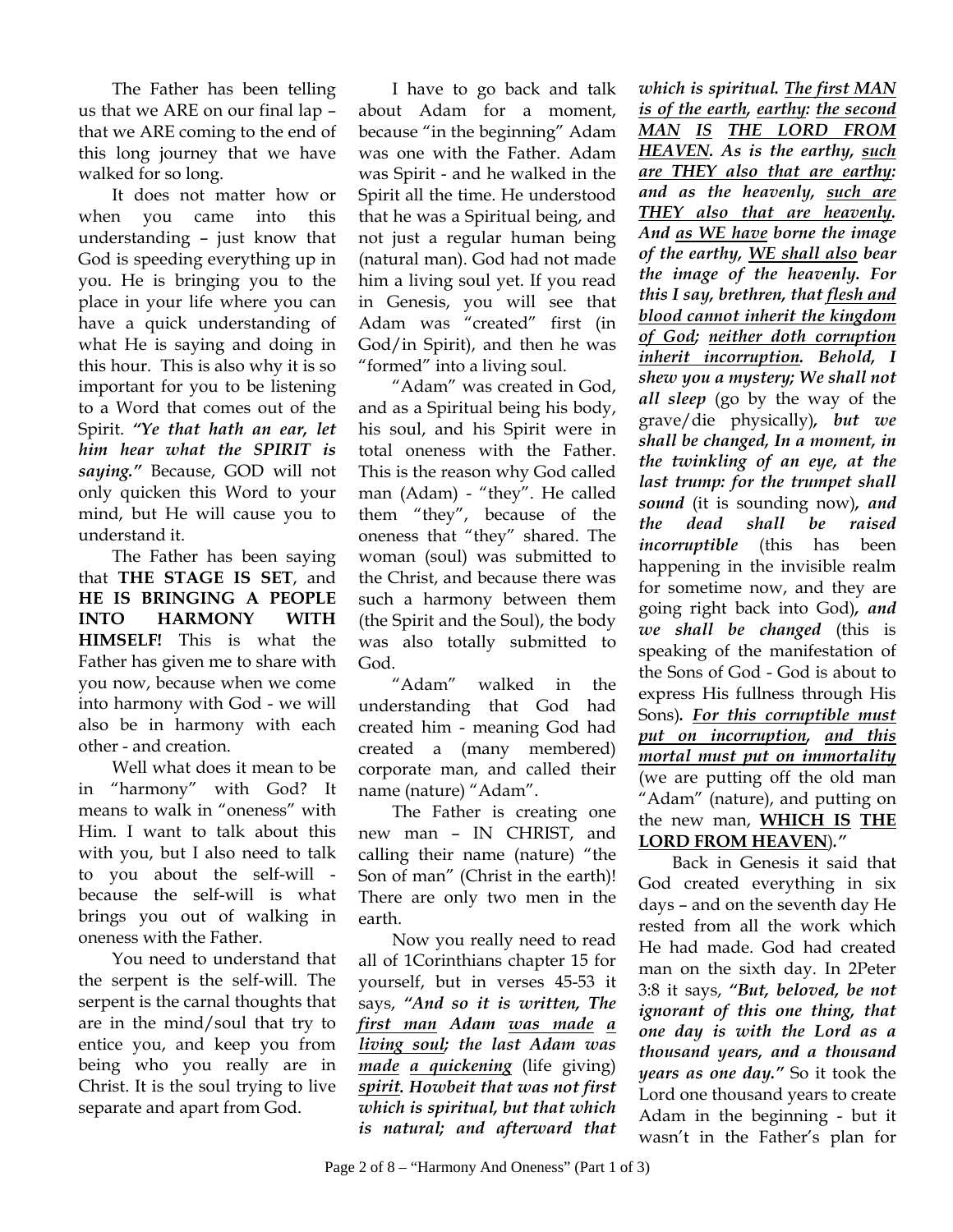(the first man) "Adam" to fulfill His plan. The first man "Adam" (which was of the earth, earthy) was a corporate man, made up of many sons (at that time) that had been created in the image and likeness of God.

*"And the Lord God formed man of the dust of the ground* (the thoughts that were in man's mind)*, and breathed into his nostrils the breath of life* (a Word that comes out of the Spirit)*; and man BECAME a living soul."* God had moved upon the earth (the mind), and began to form HIS nature in man. God had said, *"Let us make man in our image, after our likeness… So God created man in his own image, in the image of God created he him; male and female created he THEM."*

And God told Adam the same thing that He is telling us now. He told Adam that he was a Spiritual man (you are a Spiritual being) and you can live in my garden, in my presence, and enjoy my peace, my life, and my love – 24 hours a day. You can enjoy life and never have to experience or partake of death as long as you do not eat of the Tree of Knowledge of Good and Evil.

In other words, God is saying, as long as you yield to me and I am supreme in your life – to where you are submitted to me in every area of your life; walk completely under my control and authority; and obey my commandment – you shall never die.

The only commandment that God gave to Adam was that he could not eat of the Tree of Knowledge of Good and Evil.

Well the Tree of Knowledge of Good and Evil is the self–will. It is the carnal mind. It is the soul living outside of the mind of Christ - according to its five senses - to please self!

In other words, He was telling Adam that there cannot be two wills/minds. There cannot be two bosses. "Adam, you cannot serve two masters." You cannot live in the mind of Christ - and the carnal mind. You cannot live in the flesh, according to the fivesenses - and live in the Kingdom of God (Spirit). He was saying, as long as you choose to obey MY WORD (which comes out of the Spirit), and choose to walk in the Spirit (partake of the Tree of Life) every day – surely you shall never die.

Then the serpent came and enticed the "woman". The "woman" is the mind (the soul). (In other words, all of this was going on in Adam's mind.) The fall happened after God had separated the woman (the soul – the first man Adam) from Adam (who was Spirit – the second man Adam – the Christ).

For the first time, there was a separation between the soul and the Spirit. And when your soul (which is your mind) separates itself from the Word and the Spirit, and you refuse to obey God – there is a separation that takes place in your mind. This separation happens when you yield to your self-will.

In the Garden of Eden, the serpent said to the woman, "Surely you shall not die if you eat of the Tree of Knowledge of Good and Evil." And the serpent is still speaking in the mind of Christians today.

The serpent is the self-will (which is the carnal mind). The serpent is still speaking to the soul and saying, "You can eat of the Tree of Knowledge of Good and Evil - it's alright to partake of your self-will – you can make your own choices and decisions – you can serve God and still do your own thing – and surely you shall not die." This started in the Garden of Eden, and has been passed right down through the generations.

Even though God had only spoken one commandment in the Garden of Eden - He knew that Adam would choose to follow the woman (his self-will/his soul).

When God gave Adam the commandment that he was not to eat from the Tree of Knowledge of Good and Evil, Adam didn't even know what his self-will was. God had not opened Adam's eyes to see the woman (his soul) yet. Adam didn't even know what the word 'I' meant. In fact, if you go into the scriptures, you won't see the word 'I' even mentioned until after the fall. 'I' was not mentioned because the self-will had not come on the scene yet.

Adam had only walked under the control and supreme authority of the Christ. He had never experienced the carnal mind, and what it was to have a thought outside of the mind of Christ. He had never experienced corruption, anger, jealously, selfishness, and greed - all of which are the nature of the selfwill. He had never experienced any thought that brought death. Adam was covered with the glory of the Lord – and still God knew that Adam would make the choice that he did.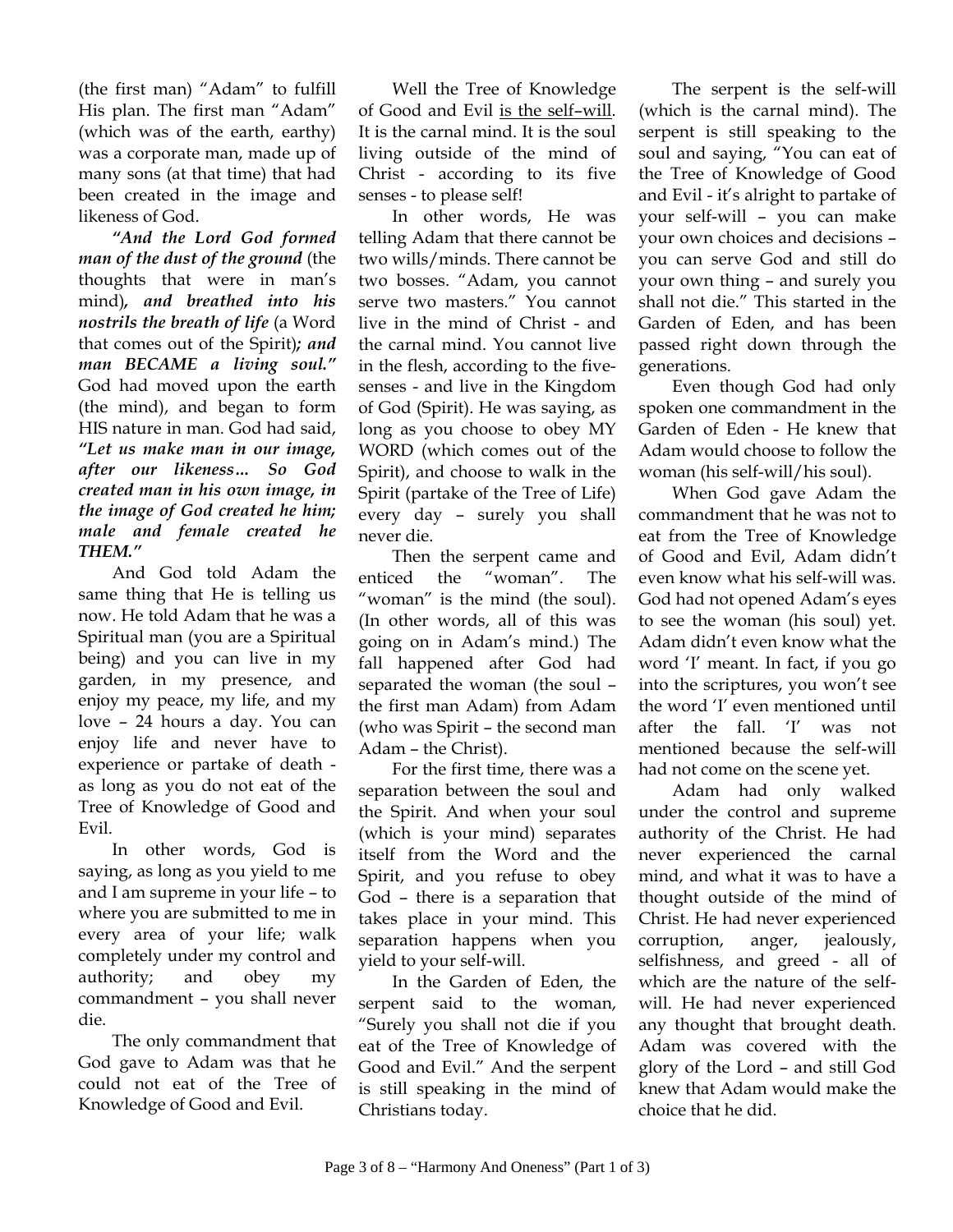When Adam chose to listen to the woman and yielded to her – he then ate from the Tree of Knowledge of Good and Evil. In Genesis 3:17 it says, *"And unto Adam He said, BECAUSE THOU HAST HEARKENED UNTO THE VOICE OF THY WIFE, and eaten of the tree…".* Well, the woman (mind) is talking to you all the time. It tells you, "Do this", "Do that", and "Let's go here" and "Let's go there."

Remember when Jesus was telling His disciples *"that He must go to Jerusalem, and suffer many things of the elders and chief priests and scribes, and be killed, and be raised again the third day."* Well it said, *"Then Peter took Him, and began to rebuke Him, saying, Be it far from thee, Lord: this shall not be unto thee."* In other words, Peter was saying, **"Save yourself! Lord, you can't do that!"** 

(Now, some of you already know these things but it's important that we build a foundation here). Well the interesting part of this was, one minute Peter was saying to Jesus, *"Thou art the Christ, the Son of the living God. And Jesus answered and said unto him, Blessed art thou, Simon Barjona: for flesh and blood hath not revealed it unto thee, but my Father which is in heaven."* 

In other words Jesus was saying that Peter was hearing what the Spirit was saying. He was listening to the mind of Christ – WHICH IS THE FATHER HIMSELF. This is the reason why Jesus only did those things that He saw the Father do, and why He said, *"I AND MY FATHER ARE ONE."* 

One minute Peter was listening to the thoughts of God - but as soon as Jesus started telling Peter and the disciples that He was going to go to the cross and die, Peter (listened to the woman inside him) rose up and said, "Lord, save yourself! You can't do this!" The self-will always wants to save itself. It doesn't want to die.

One minute Jesus was telling Peter that he was walking IN THE MIND OF GOD (in the mind of Christ), *"…and upon this rock will I build my church; and the gates of hell shall not prevail against it. And I will give unto thee the keys of the kingdom of heaven: and whatsoever thou shalt bind on earth shall be bound in heaven: and whatsoever thou shalt loose on earth shall be loosed in heaven."* - and the next thing you know, Jesus was calling him Satan. *"He turned and said unto Peter, Get thee behind me, Satan: thou art an offence unto me: for thou savourest not the things that be of God, but those that be of men."*

So, who is "Satan"? "Satan" is the self-will. So we have all been him! When people go out and say, "The devil made me do it!" - it's true. Their own self-will made them do it! They listened to their self-will (their own mind) and they disobeyed the Lord (the mind of Christ in them).

**Well, the only reason people disobey the Lord, is because they have not yet awakened as to who their true-self is. They don't have the knowledge and understand-ing of who they are in God.** 

The moment when Adam listened to the woman (his soul/self-will/flesh), he lost sight of who he was. He lost sight of who his true-self was. And, had he had never listened to the

woman - death would never have entered in.

In Romans 8:20 it says, *"For the creation* (all creation) *was made subject to vanity…"* All creation was made subject to the vanity of the death realm, which is the carnal nature/carnal mind or self nature. ALL of mankind has been made subject to this. Prior to the fall, the word "I" was never mentioned.

Then after the fall, it said in Genesis 3:8, *"And they heard the voice of the Lord God walking in the garden in the cool of the day: AND ADAM AND HIS WIFE* (soul) *HID THEMSELVES* (they tried to hide their self-nature) *FROM THE PRESENCE OF THE LORD GOD AMONGST THE TREES OF THE GARDEN."* In the scriptures, God has also called man "trees".

God went looking for Adam, but Adam was hiding behind the Tree of Knowledge of Good and Evil amongst the other trees of the garden. In other words, Adam hid behind his self-will or self-nature, in the five-sense realm, amongst others that were doing the same thing (listening to the woman and yielding to their self-will).

Adam CHOSE not to hide (or be hid) behind God's tree – the Tree of Life. He walked out of the mind of Christ, and was no longer hid in Christ and walking in the Spirit. Adam walked out of the mind of Christ, and tried to hide behind his own tree (flesh).

When you and I walk in our own flesh (according to our selfwill) we hide from others, and live in total denial. "Self" always tries to put the blame on someone else, because your (carnal) mind tells you, "If you put the blame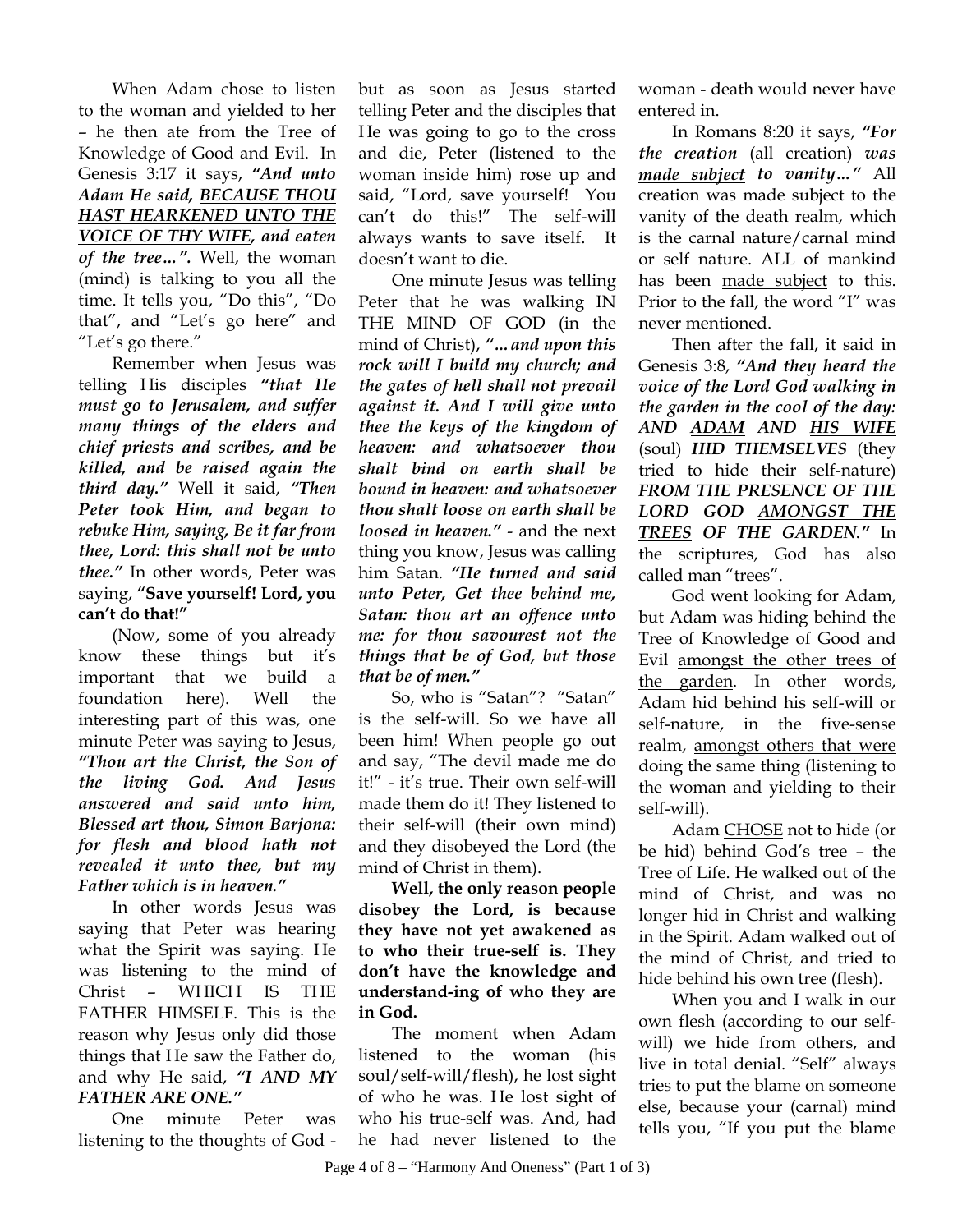off on other people – then you don't have to change. You don't have to deal with those things that make you fall out of the Spirit. You don't have to take a look at what's still in your soul."

This is the reason why the Lord wants you to be willing to have Him bring EVERYTHING to the surface where you can see it. Over the course of your life there have been many things that you have gone through - and all of the memories that were left as a result of those experiences have remained in your soul. Everything that your parents taught you, and all of the heartaches and experiences you've gone through - have all been hidden away in the subconscious of your mind - and they still have an affect on your life today (often without your knowing it)!

Many times these things surface in the mind and cause you to disobey Christ. This is the reason why the Lord is doing a cleansing in your soul. Every time He goes into an area of your life and consumes more of those things that are not like Him, there is an awakening that takes place in your mind and you begin to understand more of who you are (who your true-self is - which is Christ).

**When you fully awake as to who you really are in Him – you will never go out of the Spirit again.** You will remain shut in the ark, in Christ, never coming out again. In Revelations 3:12 it says, *"Him that overcometh will I make a pillar in the temple of my God, and he shall go no more out…"* 

1Corinthians 3:16 said, *"Know ye not that YE ARE THE*  *TEMPLE OF GOD, and that the Spirit of God dwelleth in you?"* Then later in Revelations 20:22 it said, *"And I saw no temple therein: for THE LORD GOD ALMIGHTY AND THE LAMB ARE THE TEMPLE OF IT."*

When God is finished with you and I, you won't see us anymore – only God will be seen! Only His nature will be seen and experienced 24 hours a day. We will be totally swallowed up in Him and never go out (into the carnal mind/the five-sense realm/death) again. It will no longer be just God in you, but you will be 100% IN GOD. Never again will there be any division between us – for **IN HIM WE ARE ONE!** 

(Now we don't go out as much as we used to, but once in a while we still go out because of certain thoughts that are still in our mind.)

Adam fell because of his disobedience. He listened to the woman and partook of the thoughts that were in his mind/soul - and when he fell, he went to sleep Spiritually. Adam (man) has had a bad dream ever since.

It's like when someone falls and hits their head – they sometimes fall into a deep sleep, and when they open their eyes for the first time - they have amnesia. At first, they can't remember who they are or where they are from. But, as time goes on, different situations and circumstances they go through gradually cause them to awaken and remember (a little here and a little there) who they are, and from where they have come. The hard path that they must travel; the process that they must go

through; and the things that they must overcome (until they're mind is fully restored) - must seem like a bad dream at times. But when they are fully awakened (just like someone coming out of a dream), they rejoice because they KNOW WHO THEY ARE, AND WHERE THEY ARE FROM. The bad dream that they have had to live is not real. It was only a temporary condition (of the mind).

It's just like in the natural, when you go to bed at night and have bad dreams. When you wake up in the morning, you're so glad that you don't have to look at those dreams anymore. You wake up and say, "Thank God that I was just asleep, and that those dreams aren't real!"

Well basically, man has been dreaming down through the ages - but God has been waking us up and bringing us out of all our dreams and imaginations! Our soul has been living in shadows and illusions. It has focussed on those things that are temporary – that are not real!

Amnesia came to man through a hit in the head. The hit in the head came through sin. *"For all have sinned, and come short of the glory of God."* And the hit in the head caused death in the mind. It caused the mind to be totally in darkness. When we were born into the Adam nature – we entered into the darkness of the carnal mind. We had no awareness of who we were or where we came from. We didn't even know why we were here. Many times we have questioned in our minds, "Why am I here? What is my purpose in this world?"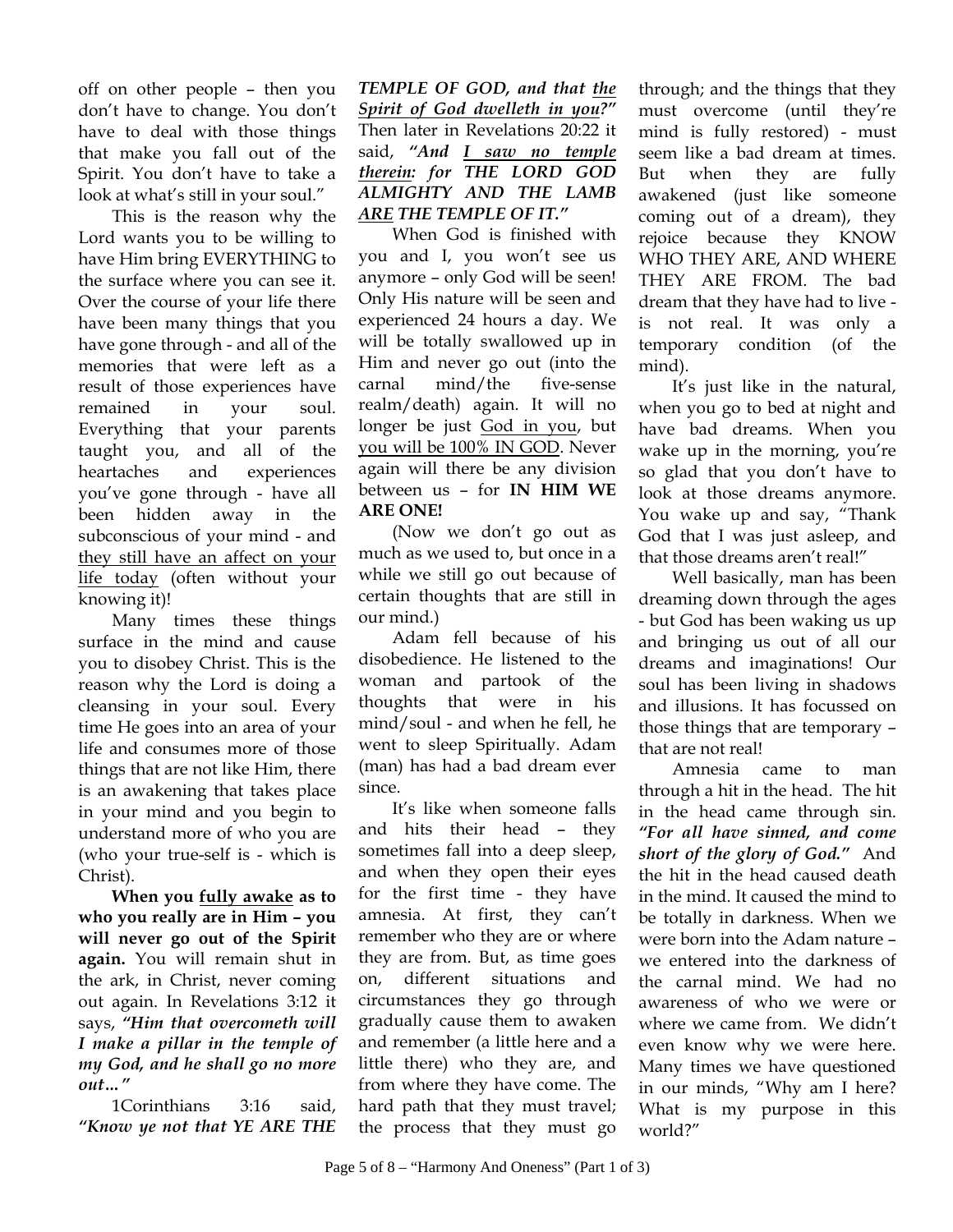We've been just like someone with amnesia, where their past is hid in total darkness and they can't remember anything about their life prior to the hit in the head. Every now and then they might get a flashback of either what happened to them, or of who they were. But no matter how hard they try, they just can't put all the pieces together.

This is the reason why God has given you the Holy Spirit. In John 14:26 Jesus said, *"…the Comforter, which is the Holy Ghost, whom the Father will send in my name, He shall TEACH YOU ALL THINGS, and BRING ALL THINGS TO REMBRANCE, whatsoever I have said unto you."* 

**Well what He is bringing back to your remembrance is – WHO YOU ARE IN GOD!**  Because until you fully awaken in your mind as to who you are in God, from time to time you are still going to yield to your selfwill.

We have got to get hold of the fact that He dealt with our self-will (Adam nature) on the cross - and that it is supposed to be dead! God crucified it on the cross - but we continue to make it come alive again! Let me say that another way. The only thing that makes your self-will come alive again, is you. Every time you forget who you are and yield to the voice of the woman (the thoughts that are in your soul/mind), you resurrect the self-will (Adam nature) in you. And the more you dwell on what it is saying (in your mind), the more strength you give to it in your life.

After the fall, there was no more oneness - man was no longer walking with God.

When we walk in oneness with the Lord, we have such a peace within us, that nothing and nobody can disturb, distract, or separate us from the love of God. In Philippians 4:7 it says, *"And the peace of God* (in your mind)*, which passeth all understanding, shall keep your hearts and minds through Christ Jesus."* 

One way to know if you are walking in oneness with God - is you will have His peace in your mind that passes all understanding - you will have His joy - and you will walk in righteousness (right thinking) in the mind of Christ! And even though there are still some areas in your soul that are not fully dealt with (that haven't been perfected) yet - you can know assuredly that you are walking more in a oneness with Him. As you continue to yield to His will and corrections, and as He consumes more and more of your soul – your true-self (which is Christ) is awakening and arising in the Father.

The reason that Jesus went to the cross, was to make man one with God again. He is the pattern for you to walk in oneness with God.

In Hebrews 5:8 it says, *"Though He were a Son, YET LEARNED HE OBEDIENCE by the things which He suffered."* Even Jesus had to go through certain experiences in His relationship with the Father - in order to bring Him into that place of ONENESS, where He could say, *"If you've seen ME, then you've seen THE FATHER",* and *"I AND MY FATHER ARE ONE."*

He had to be tried, tested and tempted in all things – and He had to overcome all things. In Hebrews 4:15 it says, *"For we have not an high priest which cannot be touched with the feeling of our infirmities; BUT WAS IN ALL POINTS TEMPTED* (tried and tested) *like as we are, YET WITHOUT SIN."* 

We know that for eighteen years, from the age of twelve until the age of thirty, there was something going on between the Father and Jesus - and during this time, you don't read anything about Him. For eighteen years, Jesus was tempted in all things and yet He never sinned. For eighteen years, as the Father fully awakened Him as to who He was and why He was here - the man Jesus learned to walk in oneness with the Father.

Then at the age of thirty He was given the Spirit without measure. And **the reason He was given the Spirit without measure, was because He had fully awakened as to who He was!** He knew that no matter what temptation came His way, He was not to yield to His selfwill – He was here to do the will of the Father. This was when the Father unveiled Him to the world and said, *"THIS IS MY SON, IN WHOM I AM WELL PLEASED."*

In the natural, when people get amnesia and can't remember who they are - it takes some longer than others to awaken and remember who they really are. **Well the same is true in Christ!** 

You see, our growth in Christ happens in stages. There are many stages of development and growth in God - and each realm that we come into, is a stage of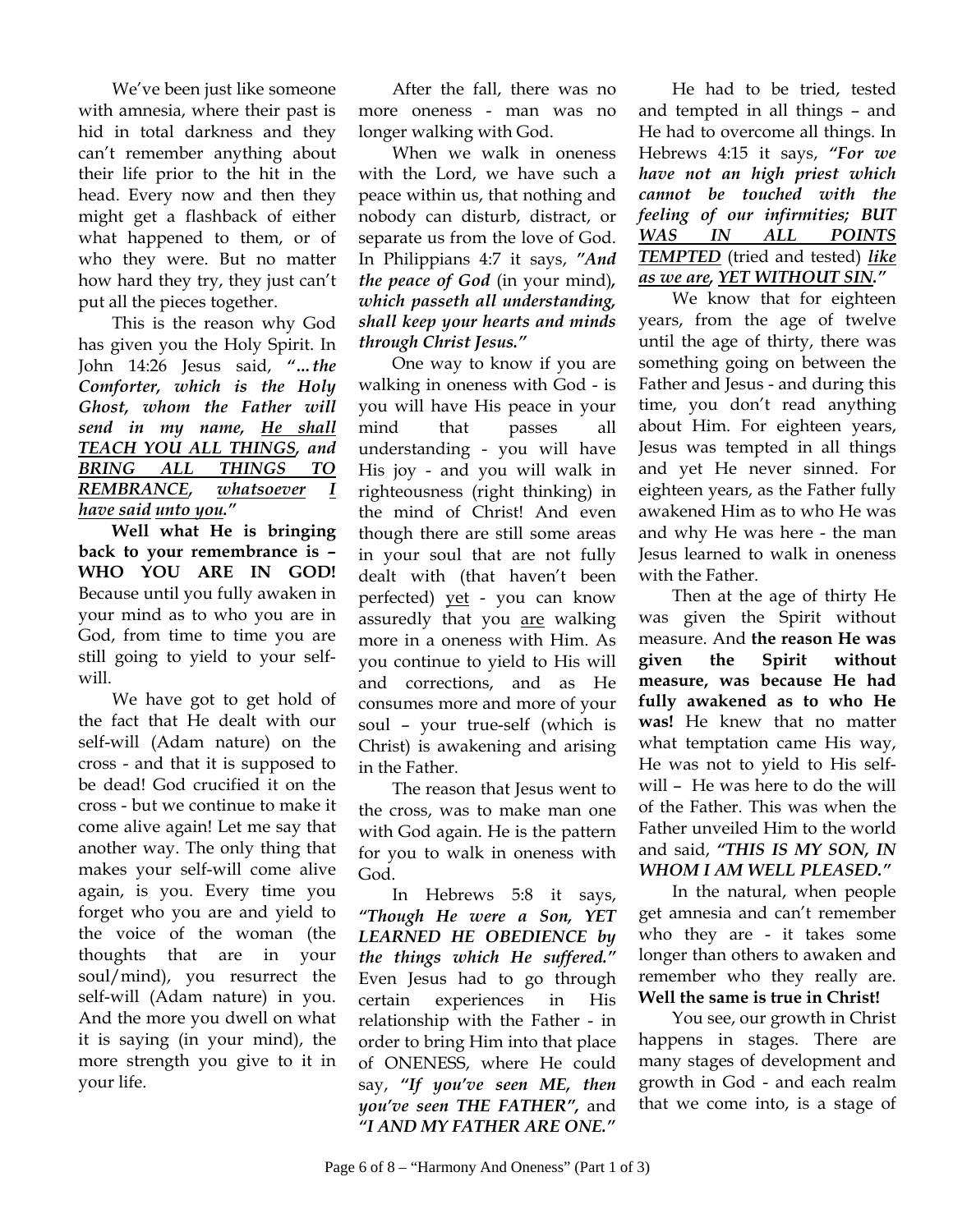development and growth in Christ.

Some have been awakened to more than others - and some are still asleep. You can't put anyone down because of where they're at in their understanding and walk – they just don't know who they are yet. It is God who must wake an individual up! You have to be responsible for your own walk, and are to walk in what you know and understand (what you have been awakened to). You have to press on to know Christ for yourself (no one else can do it for you) - and **every realm the Father brings us into, we become more awakened as to who we really are!** 

The Father has let me know that He is getting ready to take His Sons up on the Mount of Transfiguration. He showed me that when He does this, their mind will be completely transformed into the fullness of Christ. They will be fully awakened as to who they are in God, and they will never walk out of that oneness with Father again! When their mind is completely transformed, they can't come out of God again, because they are ONE.

This is the reason why in Revelations 20:22, you don't see any temple within. *"And I saw no temple therein…"* You don't see man (the first man Adam, the flesh man/the soul/the selfwill/the carnal mind/mortality/ corruption/sin/DEATH) anymore, because all that is left is

the nature of God. *"For the Lord God Almighty and the Lamb are the temple of it."* All you will see is God, because God will not only be in all, but all things will be in God! This is why it is so

important for you to allow Him transform your mind. He must deal with every area of your soul and consume everything that is not like Christ! He must awaken you and bring you back into that oneness that you had with Him before the foundation of the earth.

God is raising up a people that aren't going to run from the sword. The sword is the Word and the Spirit. The Word and the Spirit must go in and deal with every area of your soul that keeps you from remembering who you are and causes you to yield to your self-will. He must deal with every thing that keeps you from staying in that oneness with Christ.

Every time God goes into an area of your soul and consumes it - there's an awakening that takes place in your mind. This awakening brings you into more of a oneness with the Father to where you obey Him more and more, and go out of the Spirit less and less.

Now, we know that Jesus is the pattern, and that He had to endure and overcome many things in His life. He was tempted in all things just like we are, but He never yielded to them. He was without sin! And it is interesting to note that once Jesus was baptized, the Spirit of God immediately drove Him into the wilderness. But Jesus' wilderness experience only lasted forty days, as compared to Israel's which lasted forty years.

There are many Christians that never come out of the wilderness - and they die there. They die in the wilderness, because they never allow the Lord to deal with the areas of

their life (soul/mind) that need to be dealt with. They will not allow God to transform their minds and bring change. They want to continue doing what they are doing - many times not even knowing why.

Through their generations the sins of their forefathers keep getting passed down to them – and as a result of this, they keep doing what their fathers did. They are carrying the weights and the sins of their generations with them, and will continue to do so until God judges (deals with/brings correction to) and sets their generations free - in the realm of the Spirit.

In order for us to be set free from our self-will, God has to deal with our generations as well. As we allow Him to deal with every part of our soul and set our generations free, He is bringing us to the place where He won't have to deal with these things in us ever again.

With Israel – it was only the children (of those who came out of Egypt) that entered into the Promised Land. They had learned to come to God as a little child. They humbled themselves before God and were willing to do what ever was required of them.

We have to be so humble and so willing to go all the way with Him, that we say, "God! I don't care what it takes! Whatever is in my soul that keeps me from walking in the spirit all the time – bring it to the surface and consume it!" And He will!

In HIS time, He will bring each thing to the surface where you can see it. He will judge and consume each area of your soul, to enable you to walk in oneness